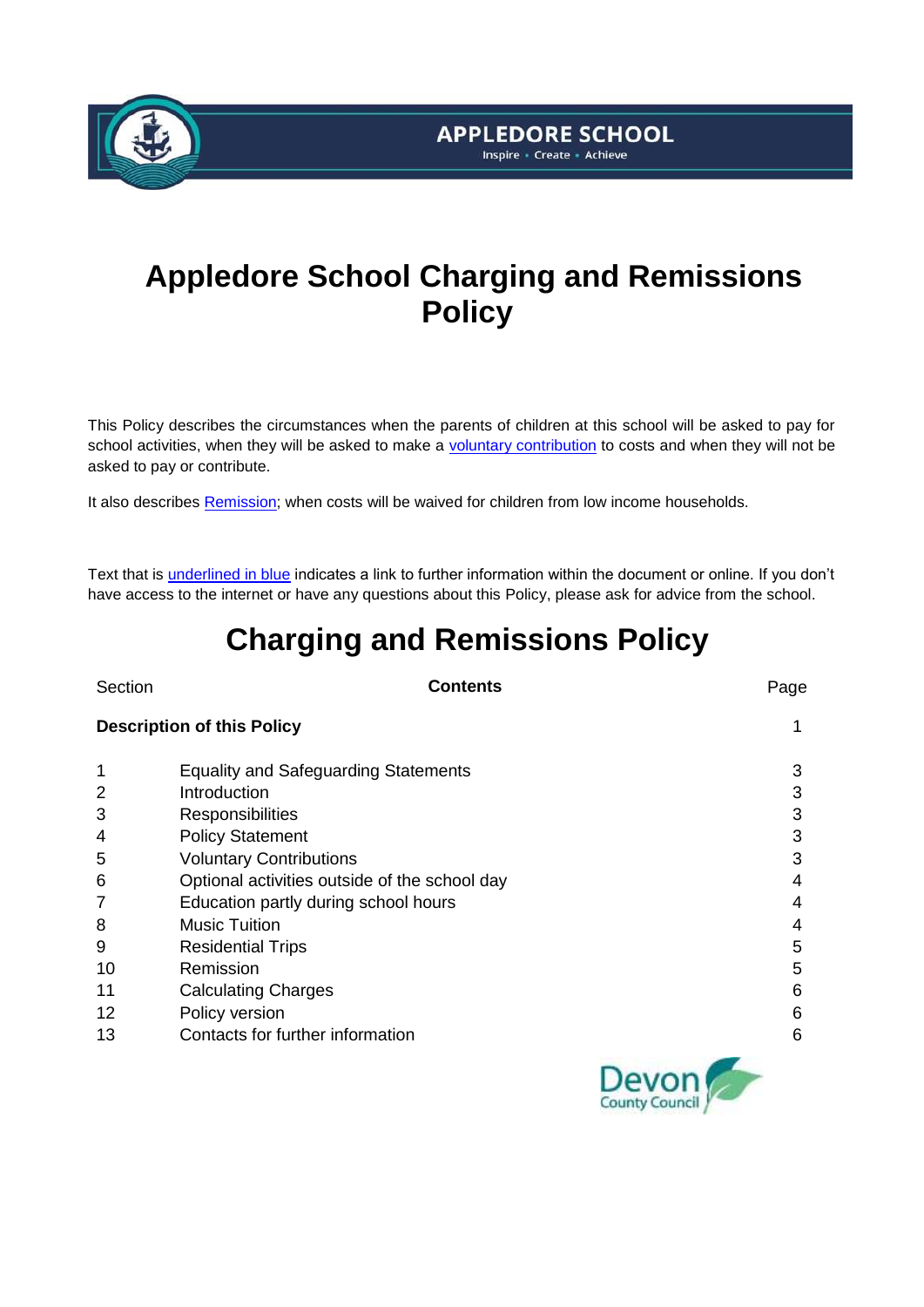## **1 Equality and Safeguarding Statements**

- 1.1 This school and Devon County Council will only commit to policies and practices which will eradicate discrimination and promote equality for all, regardless of age, gender, disability, religion and belief, race and ethnicity and sexual orientation. This policy will be subject to an Impact Assessment which will be integral to all reviews.
- 1.2 We and our partners recognise that safeguarding is everybody's responsibility. Whether their interest is in all young people 'staying safe' in all aspects of our services, or whether they are working in specific areas of vulnerability, all staff will have appropriate training and induction so that they understand their roles and responsibilities and are confident in carrying them out. Settings, schools, children, young people and their parents or carers, or any member of the community should feel secure that they could raise any issues or concerns about the safety or welfare of children and know that they will be listened to and taken seriously. This will be achieved by maintaining an ethos of commitment to safeguarding and promoting the welfare of children and young people. This is supported by a clear child protection policy, appropriate induction and training, briefings on and discussion of relevant factors and refreshed learning in line with current legislation and guidelines.

# **2 Introduction**

2.1 The purpose of the Policy is to ensure that there is clarity over those items which the school will provide free of charge and for those items where there may be charge.

The Policy has been informed by the Department for Education Guidance ["Charging For](https://www.gov.uk/government/publications/charging-for-school-activities)  [School Activities"](https://www.gov.uk/government/publications/charging-for-school-activities) which was last updated in October 2014.

# **3 Responsibilities**

3.1 The head teacher will ensure that staff are familiar with and correctly apply the policy. The Governors will review the policy from time to time to ensure that it meets with current guidance from the Department for Education.

**4 Policy Statement**

4.1 All activities that are a part of the National Curriculum<sup>1</sup> for compulsory school age children,<sup>2</sup> necessary as part of a syllabus for a prescribed public examination that the pupil is being prepared for at school, or part of religious education will be provided free of charge. This includes any materials, equipment, and transport to take pupils between the school and the activity.

We will normally make a charge unless the teaching is an essential part of either the National Curriculum or a public examination syllabus being followed by the pupil(s) at school,

 $\overline{a}$  $1$  The national curriculum is a set of subjects and standards used by primary and secondary schools so children learn the same things. It covers what subjects are taught and the standards children should reach in each subject.

 $2$  Children reach compulsory school age on the prescribed day following their 5th birthday (or on their fifth birthday if it falls on a prescribed day). They must be in full time education by the beginning of the term following this. The prescribed days are 31 August, 31 December and 31 March. Children who are of compulsory school age do not have to be in school – they may be Home Educated.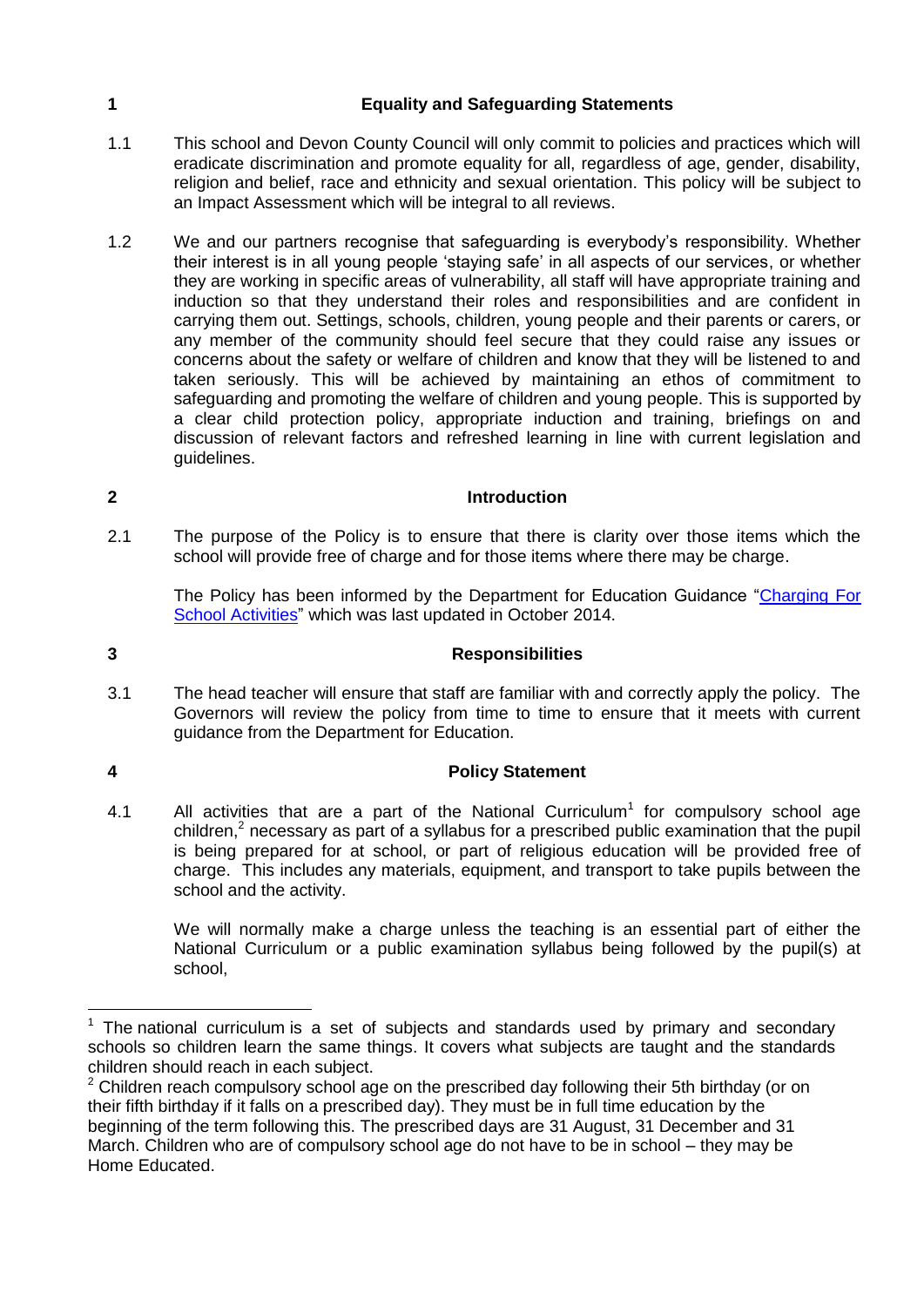### <span id="page-2-0"></span>**5 Voluntary Contributions**

5.1 We will ask parents to make a voluntary contribution towards costs for activities during the school day<sup>3</sup> which entail additional costs (for example school trips). If the activity cannot be funded without voluntary contributions it will be made clear when parents are initially informed about the planned activity that this is the case. The head teacher or teacher will also make it clear to parents that there is no obligation to make any contribution. No pupil will be prevented from participating because his/her parents cannot or will not

make a contribution. However, if insufficient funds are available it may be necessary to curtail or cancel activities or trips.

From time to time we may invite a non-school based organisation such as a theatre company to arrange an activity or performance during the school day. Such organisations may wish to charge in these circumstances the school may ask for a voluntary contribution from parents.

**6 Optional activities outside of the school day**

6.1 We will charge for optional, extra activities provided outside of the school day. Such activities are not part of the National Curriculum, part of a syllabus for a prescribed public examination that the pupil is being prepared for at the school or part of religious education. Examples are sports activities, theatre visits and extended day services such as the before and after school club. Charges will be based on the cost incurred less any specific funding received, except the before and after school club which will be charged at a commercial rate.

#### **7 Education partly during school hours**

- 7.1 A charge will only be made for the activity outside school hours if it is not part of the National Curriculum, not part of a syllabus for a prescribed public examination that the pupil is being prepared for at the school and not part of religious education.
	- A) Non-Residential

Where less than 50% of the time spent on activity falls during school hours, it is deemed to have taken place outside school hours.

B) Residential

If the number of school sessions taken up by the visit is equal to or greater than 50% of the number of half days spent on the visit, it is deemed to have taken place during school hours (even if some activities take place late in the evening).

1

#### **8 Music Tuition**

8.1 Charges may be made for teaching either an individual pupil or groups of any appropriate size to play a musical instrument or to sing. Charges may only be made if the teaching is not an essential part of either the National Curriculum or a public examination syllabus

<sup>&</sup>lt;sup>3</sup> Under [The Education \(School Day and School Year\) \(England\) Regulations 1999,](http://www.legislation.gov.uk/uksi/1999/3181/contents/made) the school day is split into two half-day sessions, whatever time it starts and finishes. A school half day is any length of time up to 12 hours when the school meets, ending at noon or midnight that day. At this school, the session times are: Morning from 9am to 12.00 Afternoon from 1pm to 3.30pm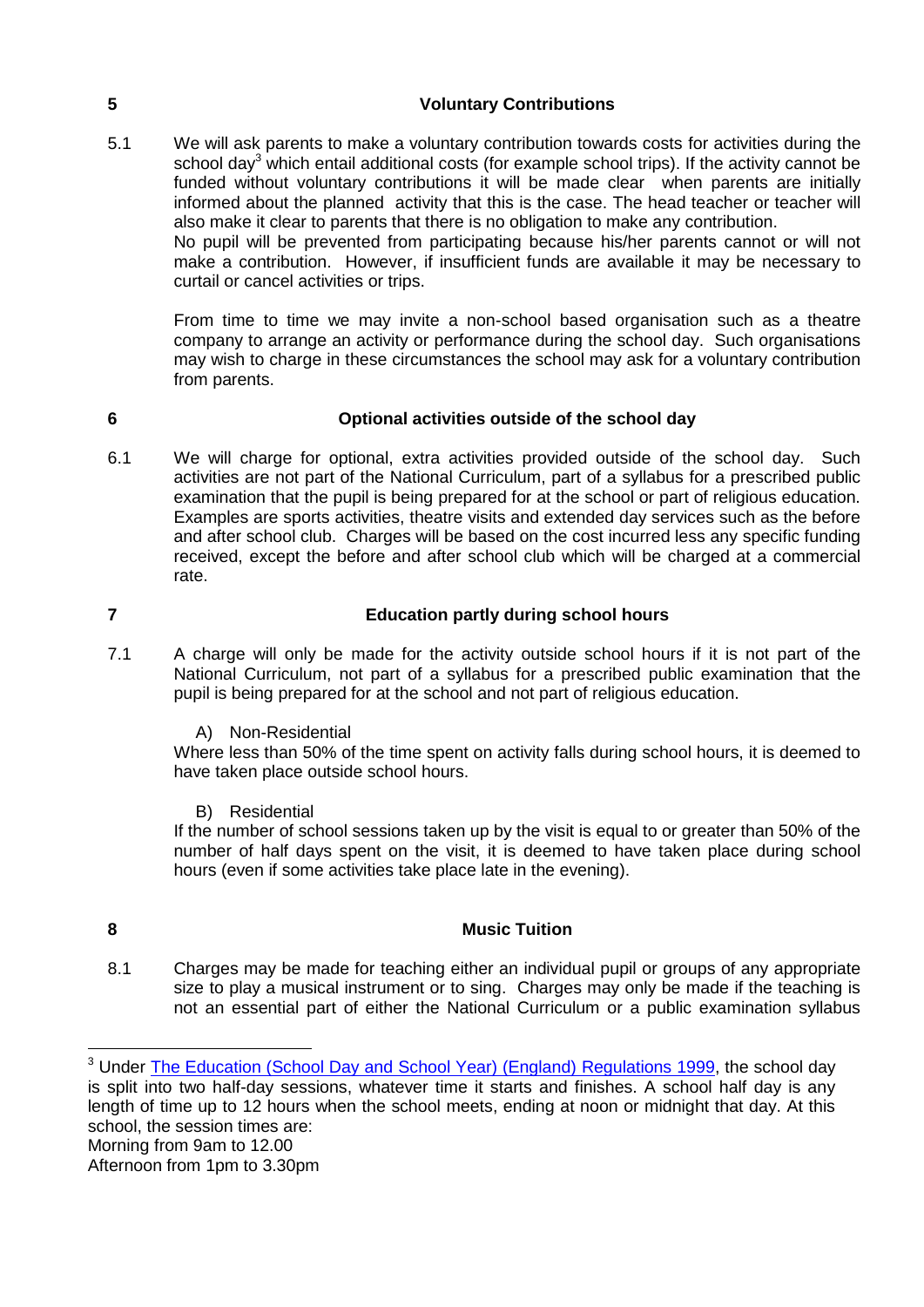being followed by the pupil(s), or the first access to the Key Stage 2 Instrumental and Vocal Tuition Programme (Wider Opportunities).<sup>4</sup>

### **9 Residential Trips**

- 9.1 There will be **no charge** for:
	- Education provided on any visit that takes place during school hours:
	- Education provided on any visit that takes place outside school hours if it is:
		- o part of the National Curriculum, or
		- o part of a syllabus for a prescribed public examination that the pupil is being prepared for at the school, or
		- o part of religious education; and
		- $\circ$  supply teachers to cover for those teachers who are absent from school accompanying pupils on a residential visit.

The school **will charge** for:

Board and lodging (the charge will not exceed the actual costs).

#### <span id="page-3-0"></span>**10 Remission**

- 10.1 When parents are informed about a forthcoming visit, it will be made clear that parents who can prove they are in receipt of any of the following benefits will be exempt from paying the cost of board and lodging:
	- Income Support
	- income-based Jobseeker's Allowance
	- income-related Employment and Support Allowance
	- support under Part VI of the Immigration and Asylum Act 1999
	- the guaranteed element of Pension Credit
	- Child Tax Credit (provided you're not also entitled to Working Tax Credit and have an annual gross income of no more than £16,190)
	- Working Tax Credit run-on paid for 4 weeks after you stop qualifying for Working Tax Credit
	- Universal Credit if you apply on or after 1 April 2018 your household income must be less than £7,400 a year (after tax and not including any benefits you get)

(The criteria that entitle families to an exemption from paying for the cost of board & lodging has been aligned with free school meals criteria.)

The Governors have agreed that children who are not covered by the Remission Policy above may be subsidised in accordance with need, as identified by the Headteacher, so that no child is discriminated against. All applications for support/special consideration should be made direct to the head teacher.

**.** 

### **11 Calculating Charges**

11.1 When charges are made for any activity, whether during or outside of the school day, they will be based on the actual costs incurred, divided by the total number of pupils participating. There will be no levy on those who can pay to support those who are unable to or do not wish to pay.

<sup>4</sup> For further information, see [www.education.gov.uk/publications/eOrderingDownload/0184-](http://www.education.gov.uk/publications/eOrderingDownload/0184-2006PDF-EN-01.pdf) [2006PDF-EN-01.pdf](http://www.education.gov.uk/publications/eOrderingDownload/0184-2006PDF-EN-01.pdf)